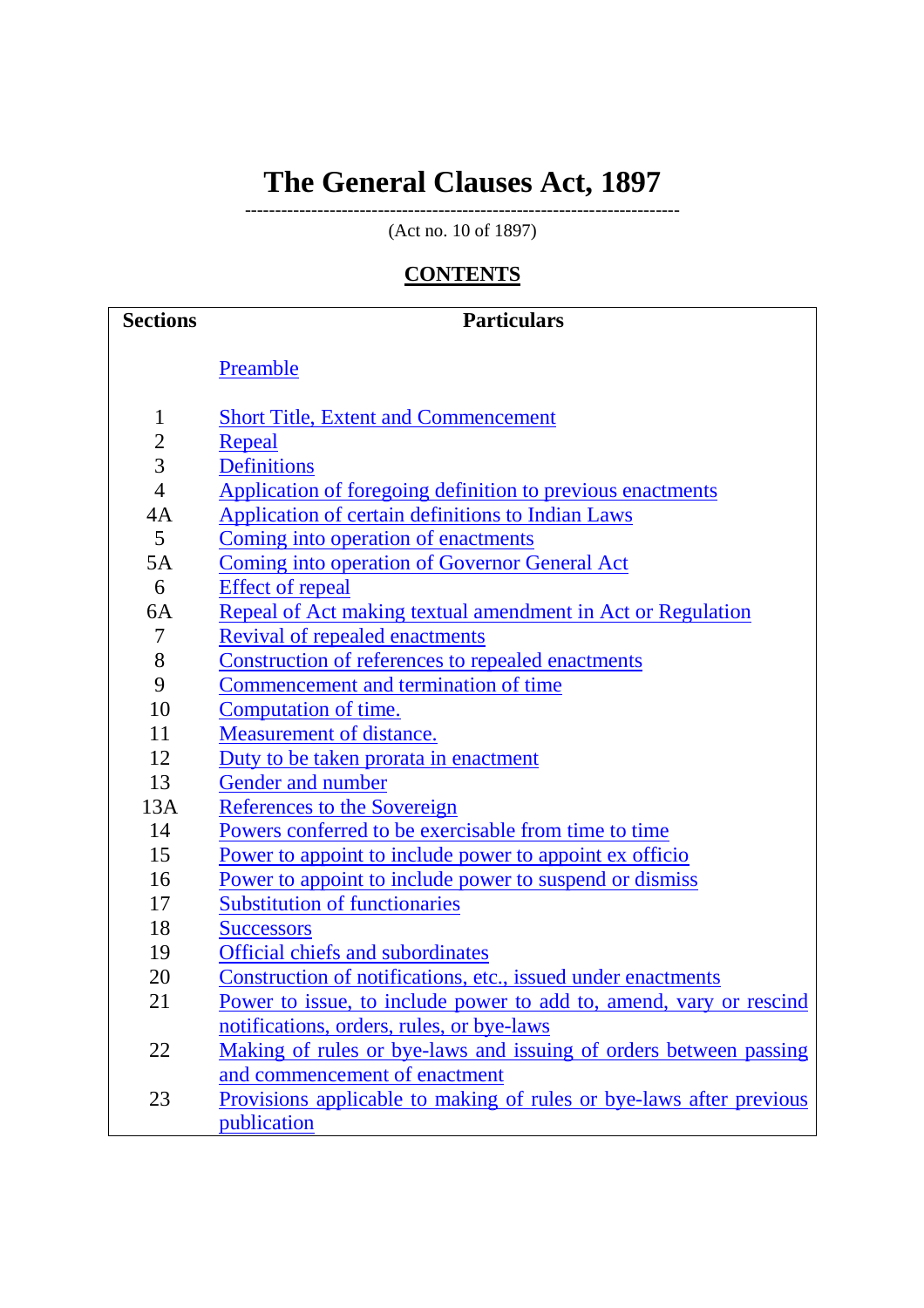| 24  | Continuation of orders, etc, issued under enactments repealed and re- |
|-----|-----------------------------------------------------------------------|
|     | enacted                                                               |
| 25  | <b>Recovery of fines</b>                                              |
| 26  | Provisions as to offences punishable under two or more enactments     |
| 27  | Meaning of service by post                                            |
| 28  | <b>Citation of enactments</b>                                         |
| 29  | Saving for previous enactment, rules any bye-laws                     |
| 30  | <b>Application of Act to Ordinances</b>                               |
| 30A | Application of Act to Acts made by the Governor General               |
| 31  | Construction of references to Local Government of a Province          |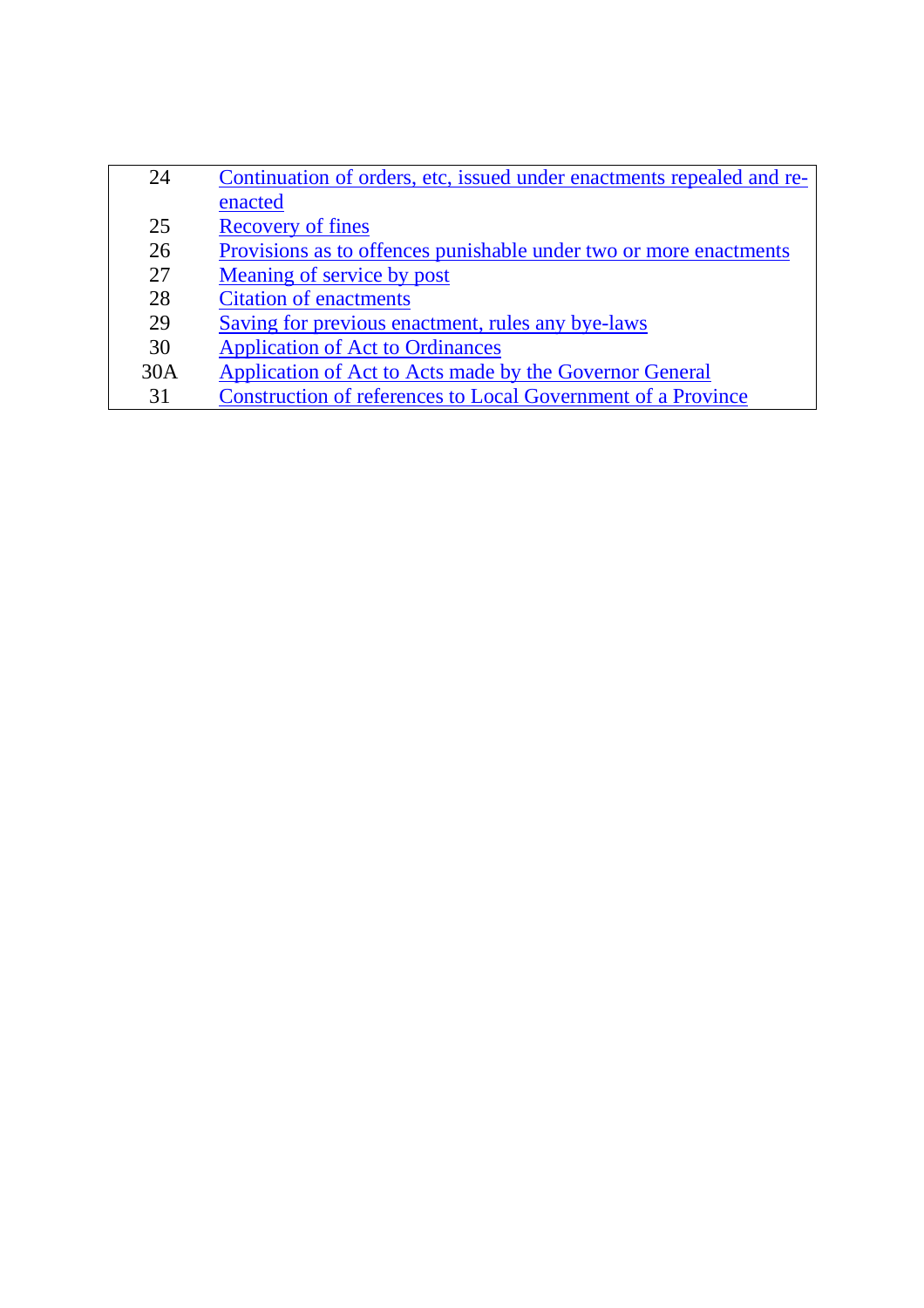# **Preamble**

(10 of 1897)

(11th March, 1897)

An Act to consolidate and extend the General Clauses Act, 1868 and 1887.

WHEREAS it is expedient to consolidate and extend the General Clauses Acts, 1868 ( 1 of 1887), it is hereby enacted as follows :-

#### **1. Short title -**

(1) This Act may be called the General Clauses Act, 1897

#### **2. Repeal –**

(Repealed by the Repealing and Amending Act, 1903 (1 of 1903), Sec. 4 and Schedule III)

#### **3. Definitions –**

In this Act, and in all Central Acts and Regulations made after the commencement of this Act, unless there is anything repugnant in the subject or context, -"**Abet**", with its grammatical variations and cognate expressions, shall have the same meaning as in the Indian Penal Code (45 of 1860).

"**Act**", used with reference to an offence or a civil wrong, shall include a series of acts, and words which refer to acts done extend also to illegal omissions, "**affidavit**" shall include affirmation and declaration in the case of persons by law allowed to affirm or declare instead of swearing, "**barrister**" shall mean a barrister of England or Ireland, or a member of the Faculty of Advocates in Scotland, "**British India**" shall mean, as respects the period before the commencement of Part III of Government of India Act, 193, all territories and places within His Majesty's dominions which were for the time being governed by His Majesty through the Governor General of India or through any Governor or Officer subordinate to the Governor General of India, and as respects any period after that date and before the date of establishment of the Dominion of India means all territories for the time being except that a reference to British India in an Indian law passed or made before the commencement of Part III of the Government of India Act, 1935, shall not include a reference to Bearer.

"**British possession**" shall mean any part of Her Majesty's dominions exclusive of the United Kingdom, and where parts of those dominions are under both a Central and a Local Legislature, all parts under the Central Legislature shall, for the purposes of this definition, be deemed to be one British possession.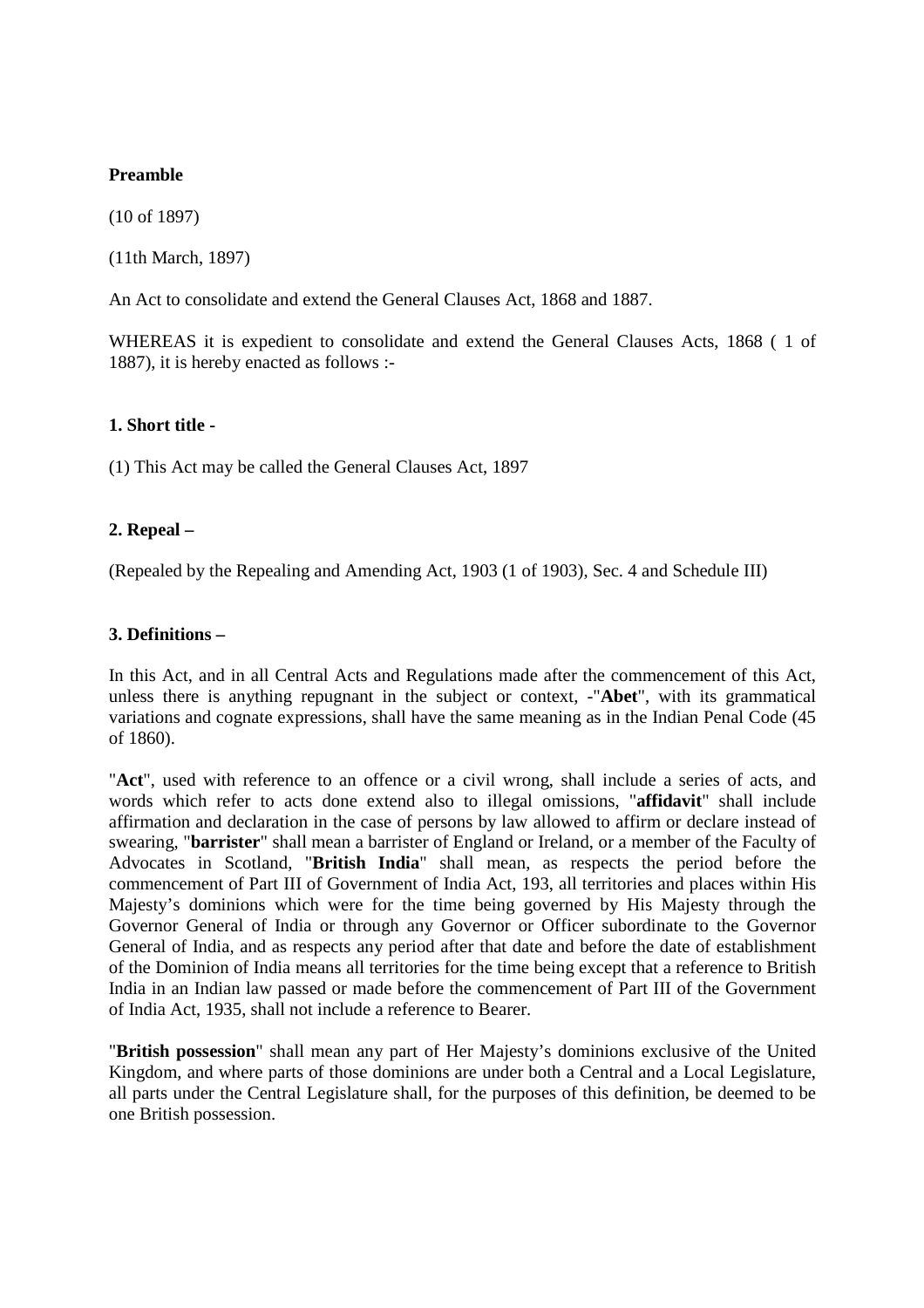"**Central Act**" shall means an Act of Parliament, and shall include- An Act of the Dominion Legislature or of the Indian Legislature passed before the commencement of the Constitution, and Act made before such commencement by the Governor General in Council or the Governor General, acting in a legislature capacity.

"**Central Government**" shall, - In relation to anything before the commencement of the Constitution, mean the Governor General or the Governor General in Council, as the case may be, and shall include,- I in relation to functions entrusted under sub-section (1) of Section 124 of the Government of India Act, 1935, to the Government of a Province, the Provincial Government acting within the scope of the authority given to it under that sub-section, and in relation to the administration of a Chief Commissioner's Province, the Chief Commissioner acting within the scope of the authority given to him under sub-section (3) of section 94 of the said Act, and in relation to anything done or to be done after the commencement of the Constitution, mean the President, and shall include- In relation to functions entrusted under clause (1) of article 258 of the Constitution, to the Government of a State, the State Government acting within the scope of the authority given to it under that clause, in relation to the administration of a Part C State (before the commencement of the Constitution (Seventh Amendment) Act, 1956, the Chief Commissioner or the Lieutenant - Governor or the Government of a neighboring State or other authority acting within the scope of the authority given to him r it under article 239 or article 243 of the Constitution, as the case may be, and in relation to the administration of a Union territory, the administrator thereof acting within the scope of the authority given to him under article 239 of the Constitution.

"**Chapter**" shall mean a chapter of the Act or Regulation in which the word occurs, "**Chief Controlling Revenue Authority**" or "**Chief Revenue Authority**" shall mean- In a state where there is a Board of Revenue, that Board in a state where there is a Revenue Commissioner, that Commissioner, in Punjab, the Financial Commissioner, and elsewhere, such authority as, in relation to matters enumerated in List 1 in the Seventh Schedule to the Constitution, the Central Government, and in relation to other matters, the State Government, may by notification in the Official Gazette, appoint.

"**Collector**" shall mean, in a Presidency-town, the Collector of Calcutta, Madras or Bombay, as the case may be, and elsewhere the chief officer-incharge of the revenue administration of a district.

"**Colony**"- I in any Central Act passed after the commencement of Part III of the Government of India Act, 1935, shall mean any part of His Majesty's dominions exclusive of the British Islands, the Dominions of India and Pakistan (and before the establishment of those Dominions, British India), and Dominions as defined in the Statute of Westminster, 1931, any Province or State forming part of any of the said Dominions, and British Burma, and in any Central Act passed before the commencement of Part III of the said Act, mean any part of His Majesty's dominions exclusive of the British Islands and of British India and in either case where parts of those dominions are under both a Central and Local Legislature, all parts under the Central Legislature shall, for the purposes of this definition, be deemed to be one colony.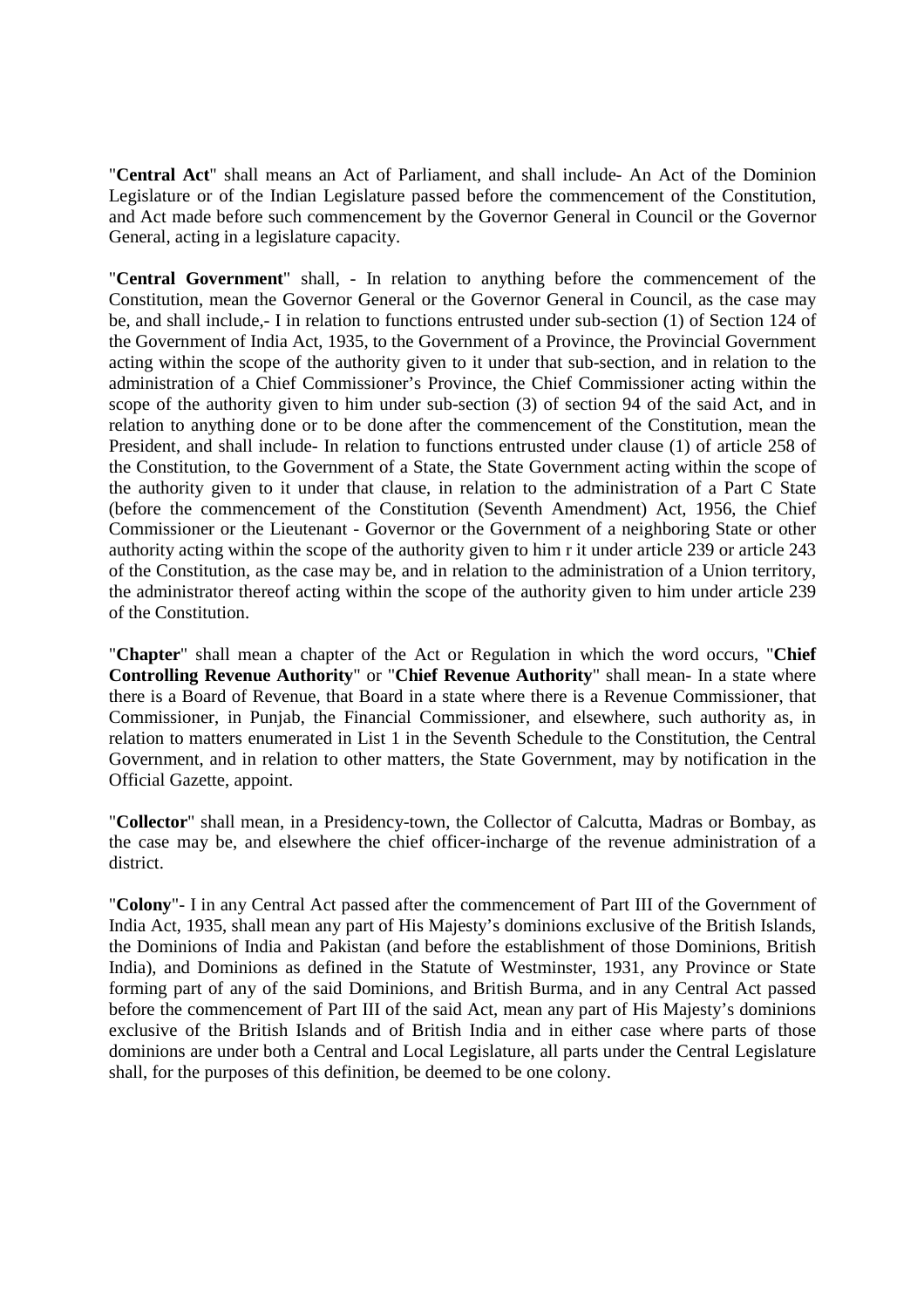"**Commencement**" used with reference to an Act or Regulation, shall mean the day on which the Act or Regulation comes into force, '**Commissioner**" shall meant the chief officer-incharge of the revenue administration f a division.

"**Constitution**" shall mean the Constitution of India "**Consular Officer**" shall include consulgeneral, consul, vice-consul, consular agent, pro- consul and any person for the time being authorised to perform the duties of consul-general, consul, vice-consul or consular agent.

"**District Judge**" shall mean the Judge of a principal Civil Court of original jurisdiction. But shall not include a High Court in the exercise of its ordinary or extraordinary original civil jurisdiction.

"**Document**" shall include any matter written, expressed or described upon any substance by means of letters, figures or marks, or by more than one of those means which is intended to be used, or which may be used, for the purpose or recording that matter.

"**Enactment**" shall include a Regulation (as hereinafter defined) and any Regulation of the Bengal, Madras or Bombay Code, and shall also include any provision contained in any Act or in any such Regulation as aforesaid.

"**Father**" in the case of any one whose personal permits adoption, shall include an adoptive father.

"**Financial year**" shall mean the year commencing on the first day of April.

A thing shall be deemed to be done in "**good faith**" where it is in fact done honesty, whether it is done negligently or not.

"**Government**" or "**the Government**" shall include both the Central Government and any State Government.

"Government securities" shall mean securities of he Central Government or of any State Government, but in any Act or Regulation made before the commencement of the Constitution shall not include securities of the Government of any Part B State.

"**High Court**", used with reference to civil proceedings, shall mean the highest Civil Court or appeal (not including the Supreme Court) in the part of India in which the Act or Regulation containing the expression operates.

"**Immovable property**" shall include land, benefits to arise out of land, and things attached to the earth, or permanently fastened to anything attached to the earth.

"**Imprisonment**" shall mean imprisonment of either description as defined in the Indian Penal Code, "**India**" shall mean- As respects any period before the establishment of the Dominion of India, British India together with all territories of Indian Rulers then under the suzerainty of His Majesty, all territories under the suzerainty of such an Indian Ruler, and the tribal areas.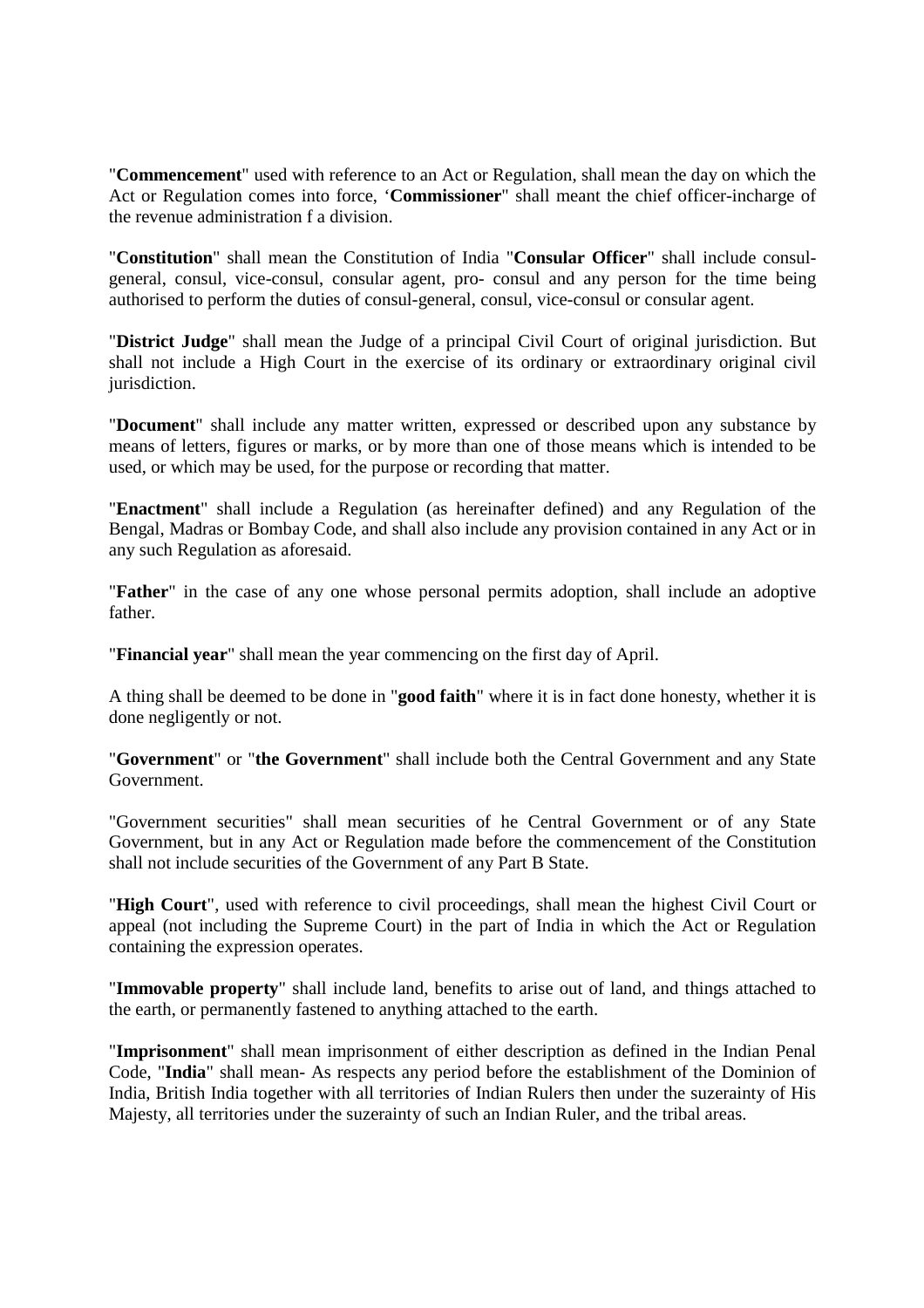As respects any period after the establishment of the Dominion of India and before the commencement of the Constitution, all territories for the time being included in that Dominion, and

As respect any period after the commencement of the Constitution, all territories for the time being comprised in the territory of India.

"**Indian law**" shall mean any Act, Ordinance, Regulation, rule, (order, bye-law or other instrument which before the commencement of the Constitution had the force of law in any Province of India or part thereof, or thereafter has the force of law in any Part A State or Part C State or Part thereof, but does not include any Act of Parliament of the United Kingdom or any Order in Council, rule or other instrument made under such Act.

"**Indian State**" shall mean any territory which the Central Government recognized as such a State before the commencement of the Constitution, whether described as a State, an Estate, a Jagir or otherwise.

"**Local authority**" shall mean a municipal committee, district board, body of port commissioners or other authority legally entitled to, or entrusted by the Government with, the control or management of a municipal or local fund.

"**Magistrate**" shall include every person exercising all or any of the powers of a Magistrate under the code of Criminal Procedure for the time being in force.

"**Master**', used with reference to a ship, shall mean, any person (except a pilot or harbourmaster) having for the time being control or charge of the ship.

"**Merged territories**" shall mean the territories which by virtue of an order made under section 290A of the Government of India Act, 1935, were immediately before the commencement of the Constitution being administered as if they formed part of a Governor's Province or as if they were a Chief Commissioner's Province.

"**Month**" shall mean a month reckoned according to the British calendar.

"**Movable property**" shall mean property of every description, except immovable property.

"**Oath**" shall mean property of every description, except immovable property.

"**Offence**" shall mean any act or omission made punishable by any law for the time being in force, "**official Gazette**" or "**Gazette**" shall mean the Gazette of India or the official Gazette of a State.

"**Part**" shall mean a part of the Act or Regulation in which the word occurs, "**Part A State**" shall mean a State for the time being specified in Part A of the First Schedule to the Constitution, (as in force before the Constitution (Seventh Amendment) Act, 1956, " **Part B State**" shall mean a State for the time being specified in Part B of that Schedule and "**Part C State**" shall mean a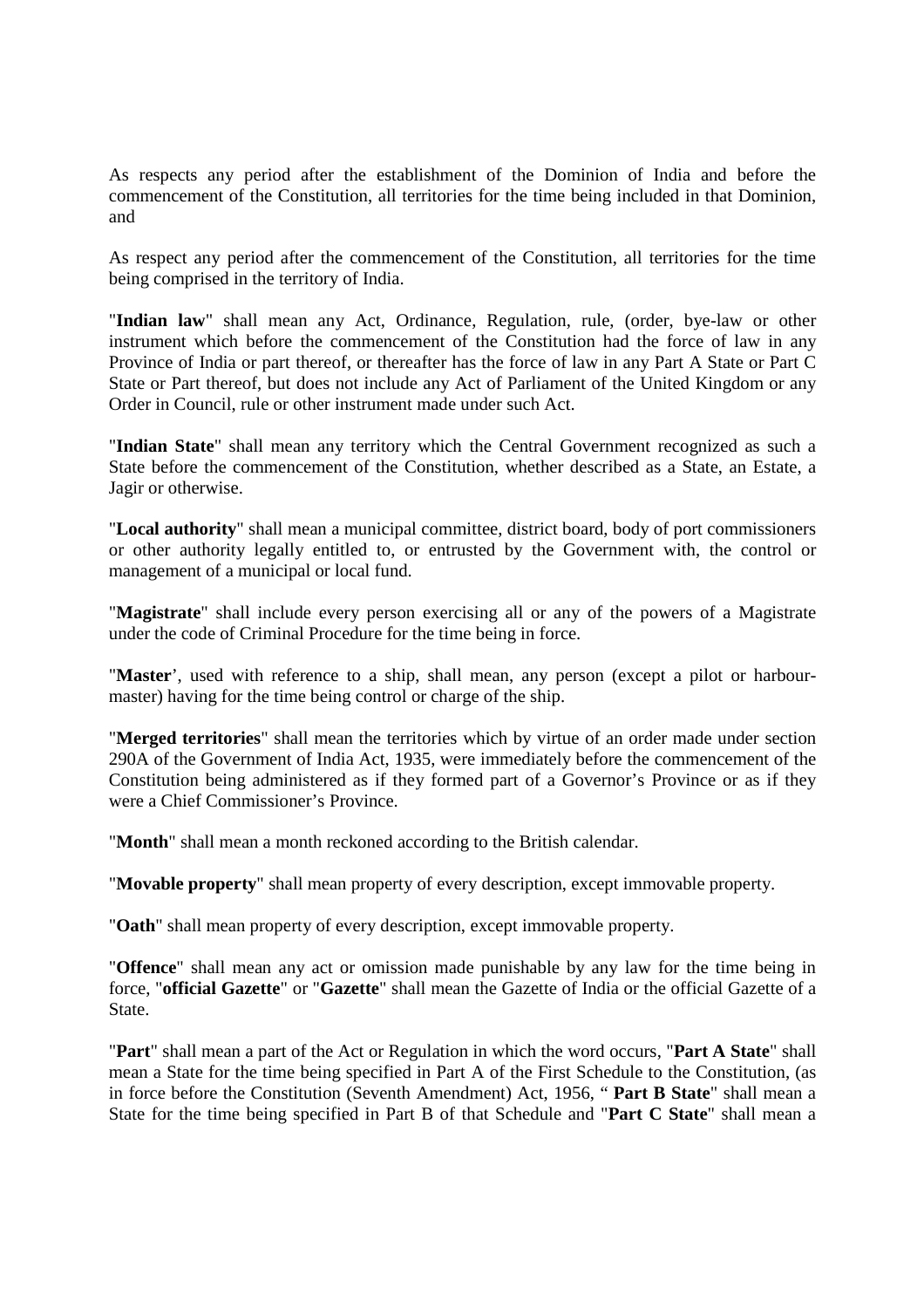State for the time being specified in Part C that Schedule or a territory for the time being administered by the President under the provision s of article 243 of the Constitution.

"**Person**" shall include any company or association or body of individuals, whether incorporated or not, "**Political Agent**" shall mean- In relation to any territory outside India, the Principal Officer, by whatever name called, representing the Central Government in such territory, and in relation to any territory within India to which the Act or Regulation containing the expression does not extend, any officer appointed by the Central Government to exercise all or any of the powers of a Political Agent under that Act or Regulation.

"**Presidency-town'** shall mean the local limits for the time being of the ordinary, original civil jurisdiction of the High Court of Judicature at Calcutta, Madras or Bombay, as the case may be.

"**Province**" shall mean a Presidency, a Governor's Province, a Lieutenant Governor's Province or a Chief Commissioner's Province.

"**Provincial Act**" shall mean an Act made by the Governor in Council, Lieutenant Governor in Council or Chief Commissioner in Council of a Province under any of the Indian Councils Acts or the Government of India Act, 1915, or an Act made by the Local Legislature or the Governor of a Province under the Government of India Act, or an Act made by the Provincial Legislature or Governor of a Province or the Coorg Legislative Council under the Government of India Act, 1935.

"**Provincial Government**" shall mean, as mean, as respects anything done before the commencement of the Constitution, the authority or person authorized at the relevant date or administer executive government in the Province in question.

"**Public nuisance**" shall mean a public nuisance as defined in the Indian Penal Code.

"**Registered**" used with reference to a document, shall mean registered in (India) under the law for the time being in force for the registration of documents, "**Regulation**" shall mean a Regulation made by the President (under article 240 of the Constitution and shall include a Regulation made by the President under article 243 thereof and) a Regulation made by the Central Government under the Government of India Act, 1870, or the Government of India Act, 1915, or the Government of India Act, 1935.

"**Rule:** shall mean a rule made in exercise of a power conferred by any enactment, and shall include a Regulation made as a rule under any enactment.

"**Schedule**" shall mean a schedule to the Act or Regulation in which the word occurs.

"**Scheduled District**" shall mean a "**Scheduled District**" as defined in the Schedule District Act, 1874.

"**Section**" shall mean a section of the Act or Regulation in which the word occurs.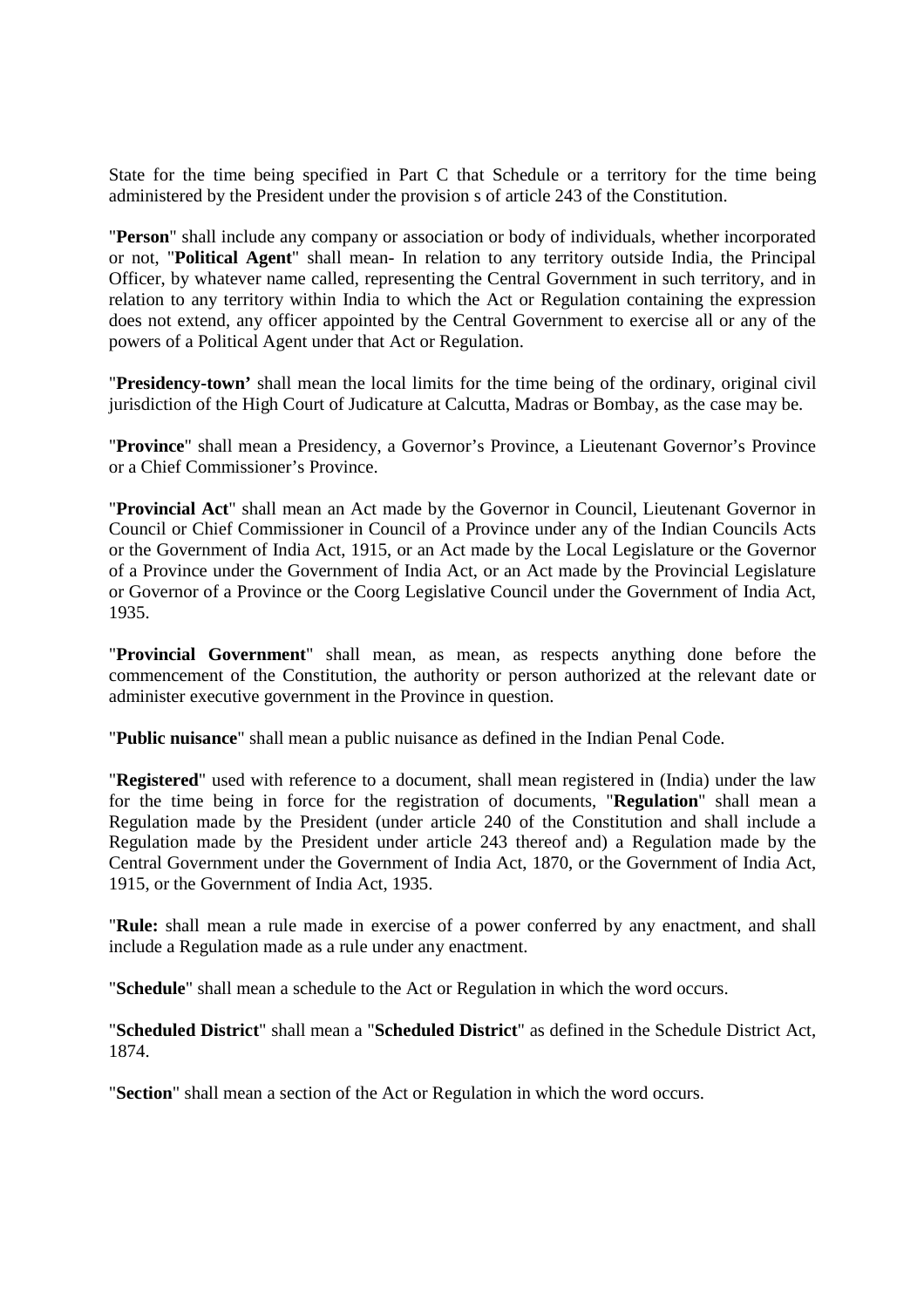"**Ship**" shall include every description of vessel used in navigation not exclusively propelled by oars.

"**Sign**" with its grammatical variations and cognate expressions, shall, with reference to a person who is unable to write his name, include, "**mark**", with its grammatical variation and cognate expressions, "**son**", in the case of any one whose personal law permits adoption, shall include an adopted son.

"**State**"- As respects any period before the commencement of the Constitution (Seventh Amendment) Act, 1956, shall mean a Part A State, a Part B State or a Part C State, and as respects any period after such commencement, shall mean a State specified in the First Schedule to the Constitution and shall include a Union territory.

"**State Act**" shall mean an Act passed by the Legislature of a State established or continued by the Constitution, "**State Government**", - As respects anything done before the commencement of the Constitution, shall mean, in Part A State, the Provincial Government of the corresponding Province, in Part B State, the authority or person authorised at the relevant date to exercise executive government in the corresponding Acceding State, and in a Part C State, the Central Government.

As respects anything done (after the commencement of the Constitution and before the commencement of the Constitution (Seventh Amendment) Act, 1956, shall mean, in a Part A state, the Governor, in a Part B State, the Rajpramukh, and in a Part C State, the Central Government.

As respects anything done or to be done after the commencement of the Constitution (Seventh Amendment) Act, 195, shall mean, in a State, the Governor, and in a Union territory, the Central Government.

And shall, in relation to functions entrusted under article 258A of the Constitution to the Government of India, include the Central Government acting within the scope of the authority given to it under that article.

"**Sub-section**" shall mean a sub-section of the section in which the word occurs "**swear**" with its grammatical variations and cognate expressions, shall include affirming and declaring in the case of persons by law allowed to affirm or declare instead of swearing.

"**Union territory**" shall mean any Union territory specified in the First Schedule to the Constitution and shall include any other territory comprised within the territory of Indian but not specified in that Schedule.

"**Vessel**" shall include any ship or boat or any other description of vessel used in navigation.

"**Will**" shall include a codicil and every writing making a voluntary posthumous disposition of property.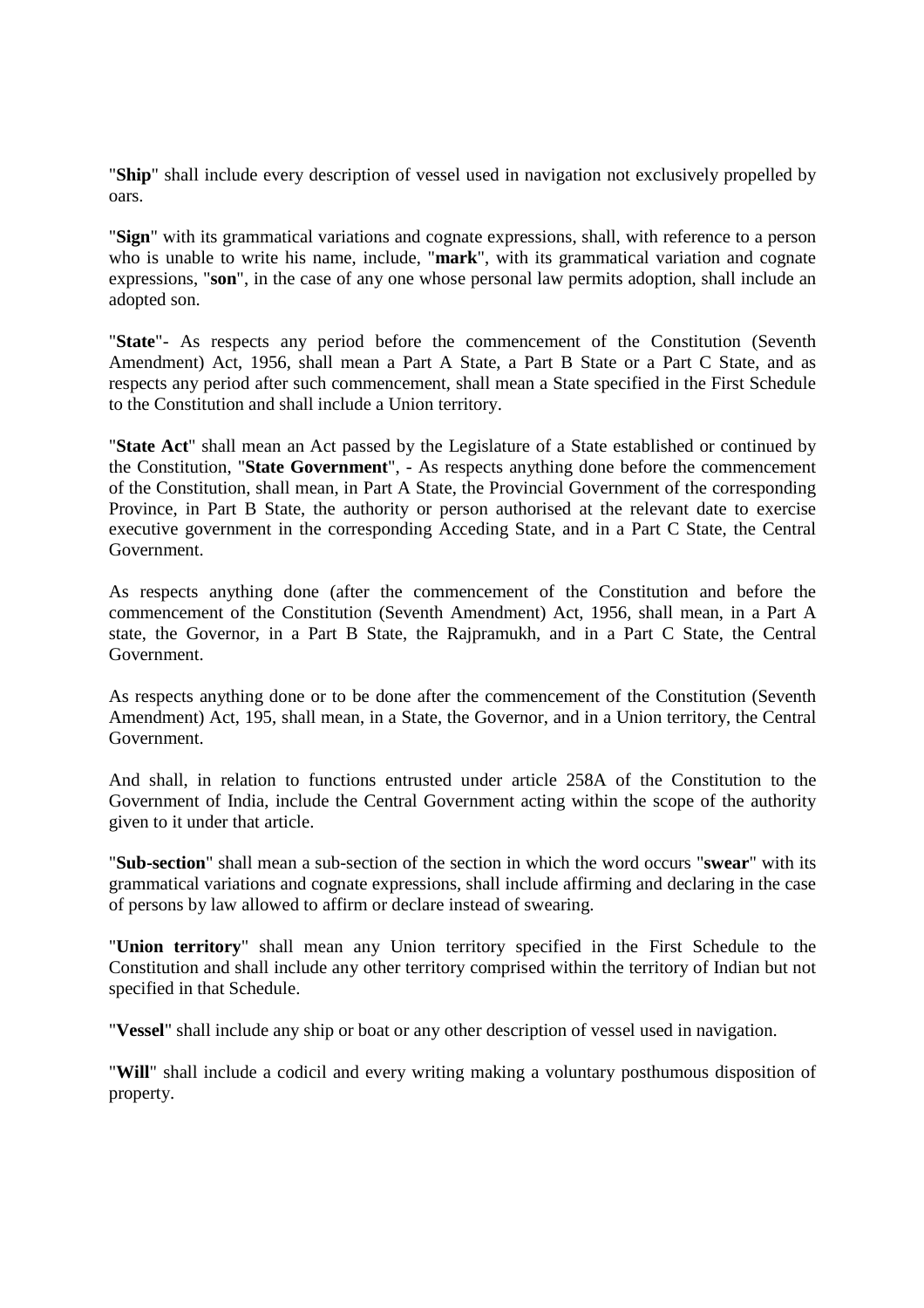Expressions referring to "**writing**" shall be construed as including references to printing, lithography, photography and other modes of representing or reproducing words in a visible form, and "year" shall mean a year reckoned according to the British calendar.

# **4. Application of foregoing definition to previous enactments -**

(1) The definitions section 3 of the following words and expression, that it to say, "**affidavit**", "**barrister**", "**District Judge**", "**father**", "**immovable property**", "**imprisonment**", "**Magistrate**", "**month**", "**movable property**", "**oath**", "**Person**", "**section**", "**son**", "**swear**", "**will**", and "**year**" apply also, unless there is anything repugnant in the subject or context, to all (Central Acts) and Regulations made on or after the fourteenth day of January, 1887.

The definitions in the said section of the following words and expressions, that is to say, "**abet**", "**Chapter**", "**commencement**", "**financial year**", "**local authority**", "**master**", "**offence**", "**part**", "**public nuisance**", "**registered**", "**schedule**", "ship", "**sign**", "sub-section" and "writing" apply also, unless there is anything repugnant in the subject to context to all, (Central Acts) and Regulations made on a after the fourteenth day of January, 1887.

# **4A. Application of certain definitions to Indian Laws –**

(1) The definitions in section 3 of the expressions 'British India", "Central Act", "Central Government", "Chief Controlling Revenue Authority", "Chief Revenue Authority", "Constitution", "Gazette", "Government", "Government securities", High Court", "India", "Indian law", "Indian law" "Indian State", "merged territories", "Official Gazette", "Part A State", 'Part B State", "Provincial Government", "State" and "State Government" shall apply, unless there is anything repugnant in the subject or context, to all Indian laws.

In any Indian law, references, by whatever form of words, to revenues of the Central Government or to any State Government shall, on and from the first day of April, 1950, be construed as references to the Consolidated Fund of India or the Consolidated Fund of the State, as the case may be.

# **5. Coming into operation of enactments -**

(1) Where any Central Act is not expressed to come into operation on particular day, then it shall come into operation on the day on which it receives the assent.

In the case of a Central Act made before the commencement of the Constitution, of the governorgeneral, and in the case of an Act of Parliament, of the President.

Unless the contrary is expressed, (Central Act) or Regulation shall be construed as coming into operation immediately on the expiration of the proceeding its commencement.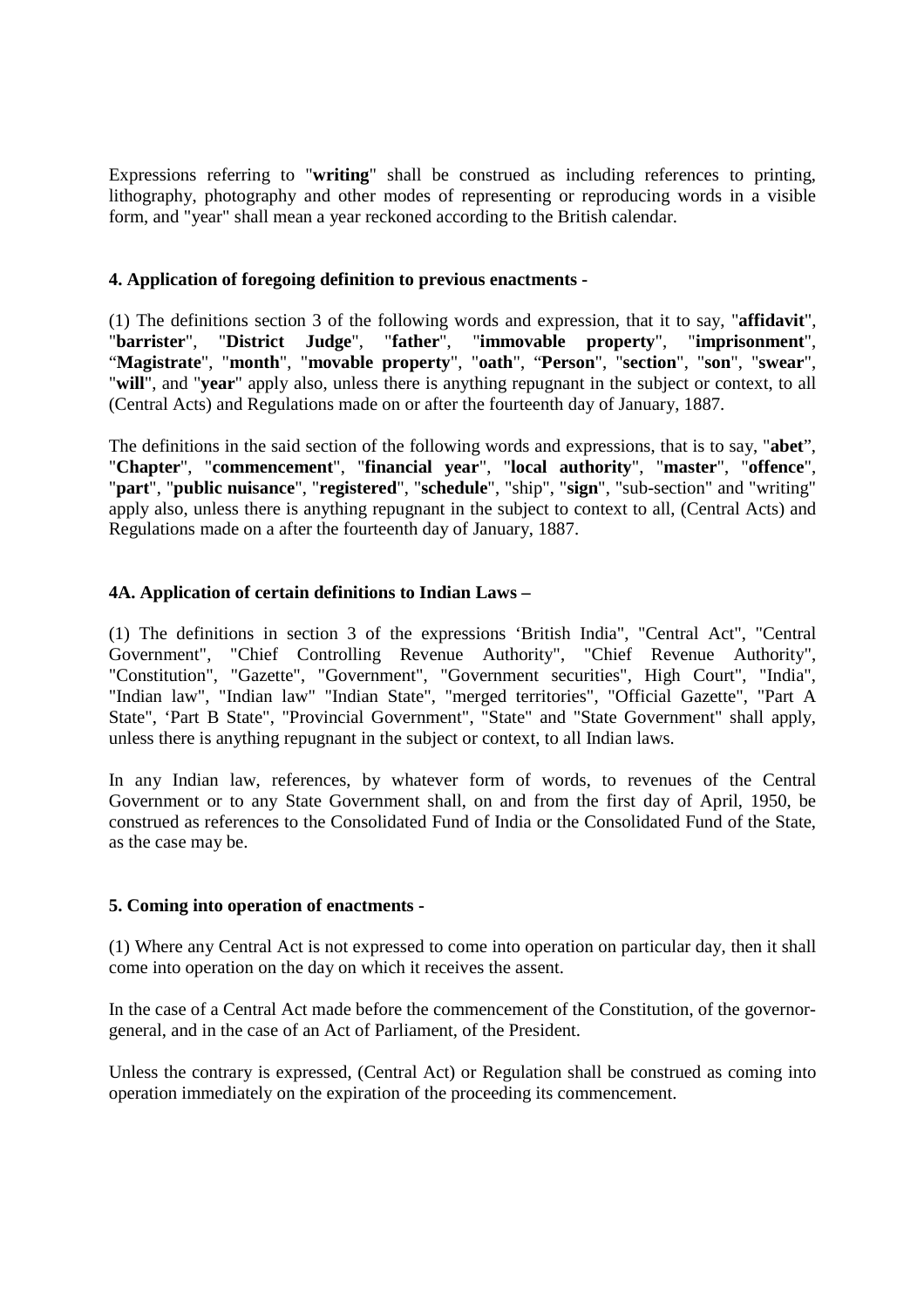# **5A. Coming into operation of Governor General Act –**

(Rep. By the A.O. 1947).

### **6. Effect of repeal –**

Where this Act, or any (Central Act) or Regulation made after the commencement of this Act, repeals any enactment hitherto made or hereafter to be made, then, unless a different intention appears, the repeal shall not- Revive anything not in force or existing at the time at which the repeal takes effect, or Affect the previous operation of any enactment so repealed or anything duly done or suffered thereunder, or Affect any right, privilege, obligation or liability acquired, accrued or incurrent under any enactment so repealed, or Affect any penalty, forfeiture or punishment incurred in respect of any offence committed against any enactment so repealed, or

Affect any investigation, legal proceeding or remedy in respect of any such right, privilege, obligation, liability, penalty, forfeiture or punishment as aforesaid.

#### **6A. Repeal of Act making textual amendment in Act or Regulation -**

Where any (Central Act) or Regulation made after the commencement of this Act repeals any enactment by which the text of any (Central Act) or Regulation was amended by the express omission, insertion or substitution of any matter, then, unless a different intention appears, the repeal shall not affect the continuance of any such amendment made by the enactment so repealed and in operation at the time of such repeal.

#### **7. Revival of repealed enactments -**

(1) In any (Central Act) or Regulations made after the commencement of this Act, it shall be necessary, for the purpose of reviving, either wholly or partially, any enactment wholly or partially repealed, expressly to state that purpose.

This section applies also to all (Central Acts) made after the third day of January, 1968 and to all Regulations made on or after the fourteenth day of January, 1887.

# **8. Construction of references to repealed enactments –**

(1) Where this Act, or any (Central Act) or regulation made after the commencement of this Act, repeals and re-enacts, with or without notification, any provision of a former enactment, then references in any other enactment or in any instrument to the provision so repealed shall, unless a different intention appears, be construed as references to the provision so re-enacted.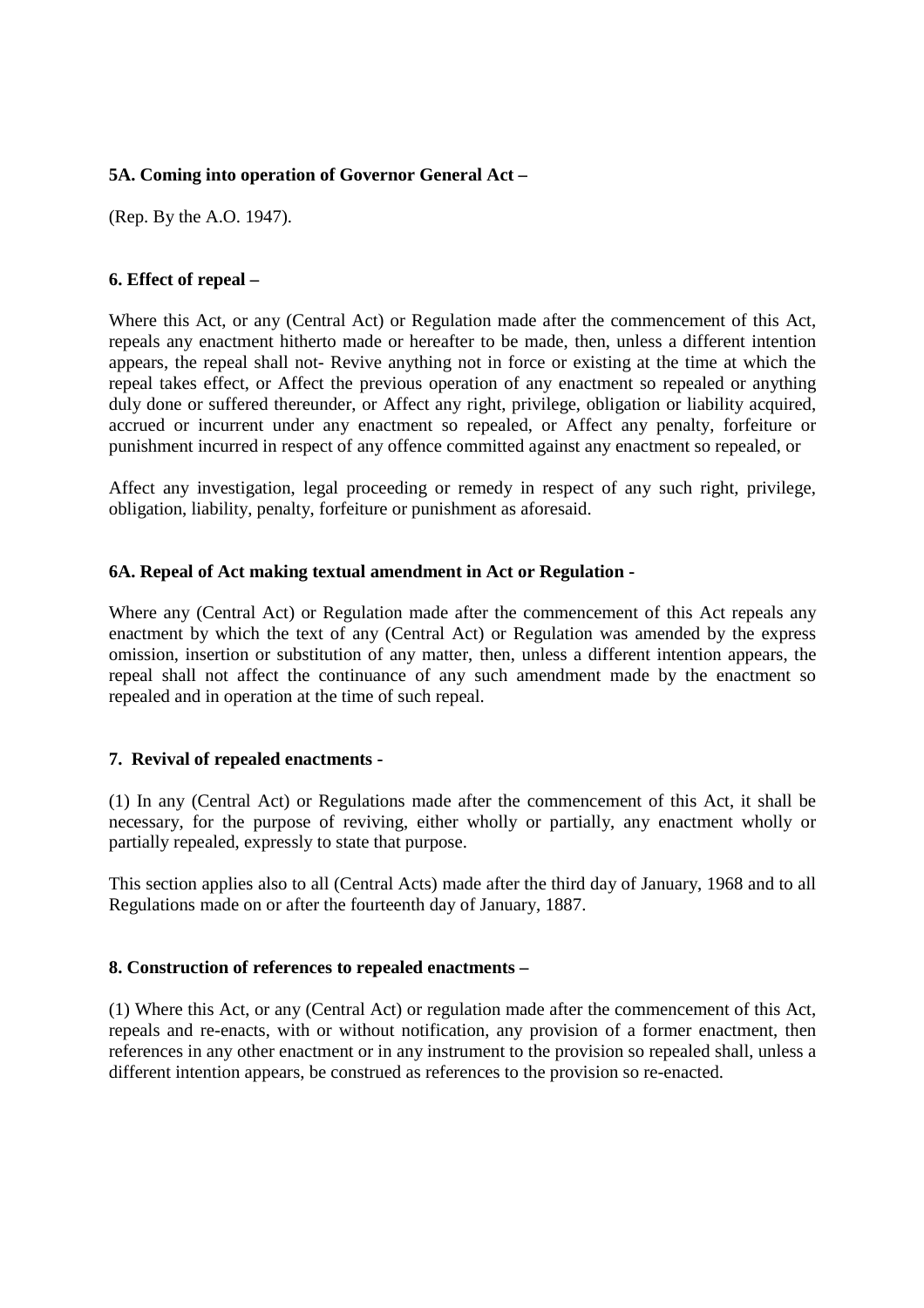(Where before the fifteenth day of August, 1947, any Act of Parliament of the United Kingdom repealed and re-enacted, with or without modification, any provision of a former enactment, then references in any (Central Act) or in any Regulation or instrument to the provision so repealed shall, unless a different intention appears, be construed as reference to the provision so reenacted.

# **9. Commencement and termination of time –**

(1) In any, (Central Act or Regulation made after the commencement of this Act, it shall be sufficient, for the purpose of excluding the first in a series of days or any other period of time, to use the word 'from", "and", for the purpose of including the last in a series of days or any other period of time, to use the word "to", This section applies also to all (Central Acts) made after the third day of January, 186, and to all Regulation made on after the fourteenth day of January, 1887.

# **10. Computation of time –**

(1) Where, by any (Central Act) or regulation made after the commencement of this Act, any act or proceeding is directed to allowed to be done or taken in any Court or office on a certain day or within a prescribed period, then, if the Court or office is closed on that day or that day or the last day of the prescribed period, the act or proceeding shall be considered as done or taken in due time if it is done or taken on the next day afterwards on which the Court or office is open.

Provided that nothing is this section shall apply to any act or proceeding to which the (Indian Limitation Act, 1877 (15 of 1877), applies.

This section applies also to all (Central Acts) and Regulations made on or after the fourteenth day of January 1887.

# **11. Measurement of distance –**

In the measurement of any distance, for the purpose of any (Central Act) or Regulation made after the commencement of this Act, that distance shall, unless a different intention appears, be measured in a straight line on a horizontal plane.

# **12. Duty to be taken prorata in enactment –**

Where, be any enactment now in force or hereafter to be in force, any duty of customs or exercise, or in the nature thereof, is leviable on any given quantity, by weight, measure or value of any goods or merchandise, then a like duty is leviable according to the same rate on any greater or less quantity.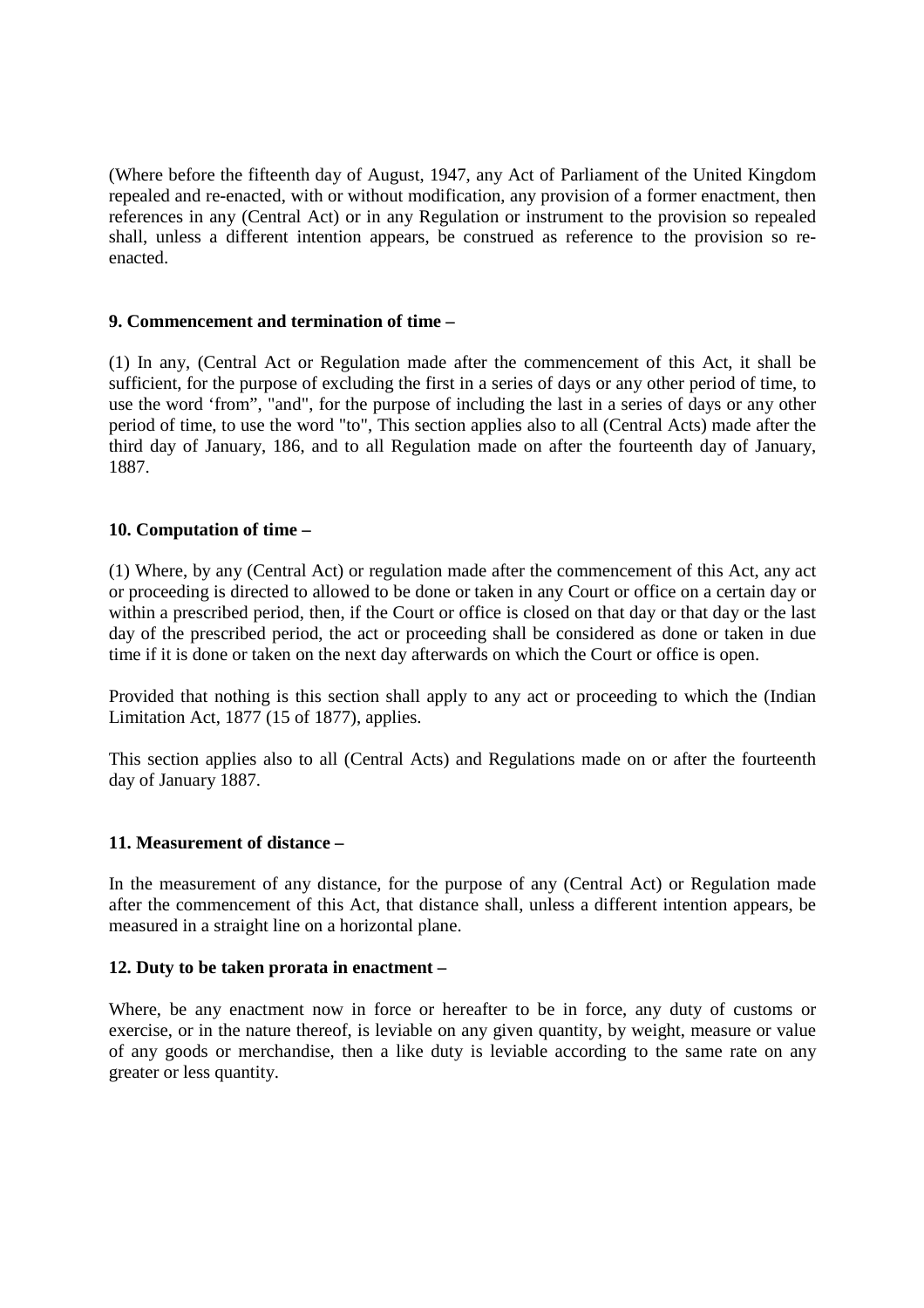### **13. Gender and number -**

In all (Central Acts) and Regulations, unless there is anything repugnant in the subject or context - Words importing the masculine gender shall be taken to include females, and words in the singular shall include the plural, and vice versa.

#### **13A. References to the Sovereign.**

#### **14. Powers conferred to be exercisable from time to time –**

(1) Where, By any (Central Act) or Regulation made after the commencement of this Act, any power is conferred then (unless a different intention appears) that power may be exercised from time to time as occasions requires.

This section applies also to all (Central Acts) and Regulations made on or after the fourteenth day of January 1887.

#### **15. Power to appoint to include power to appoint ex officio -**

Where, by any (Central Act) or Regulation, a power to appoint any person to fill any office or execute any function is conferred, then, unless it is otherwise expressly provided, any such appointment, if it is made after the commencement of this Act, may be made either by name or by virtue of office.

#### **16. Power to appoint to include power to suspend or dismiss -**

Where, by any (Central Act) or Regulation, a power to make any appointment is conferred, then, unless a different intention appears, the authority having (for the time being ) power to make the appointment shall also have power to suspend or dismiss any person appointed (whether by itself or any other authority ) in exercise of that power.

#### **17. Substitution of functionaries -**

(1) In any (Central Act) or Regulation made after the commencement of this Act, it shall be sufficient, for the purpose of indicating the application of a law to every person or number of persons for the time being executing the function of an office, to mention the official title of the officer at present executing the functions, or that of the officer by whom the functions are commonly executed.

This section applies also to all (Central Acts) made after the third day of January, 1868, and to all Regulations made on or after the fourteenth day of January, 1887.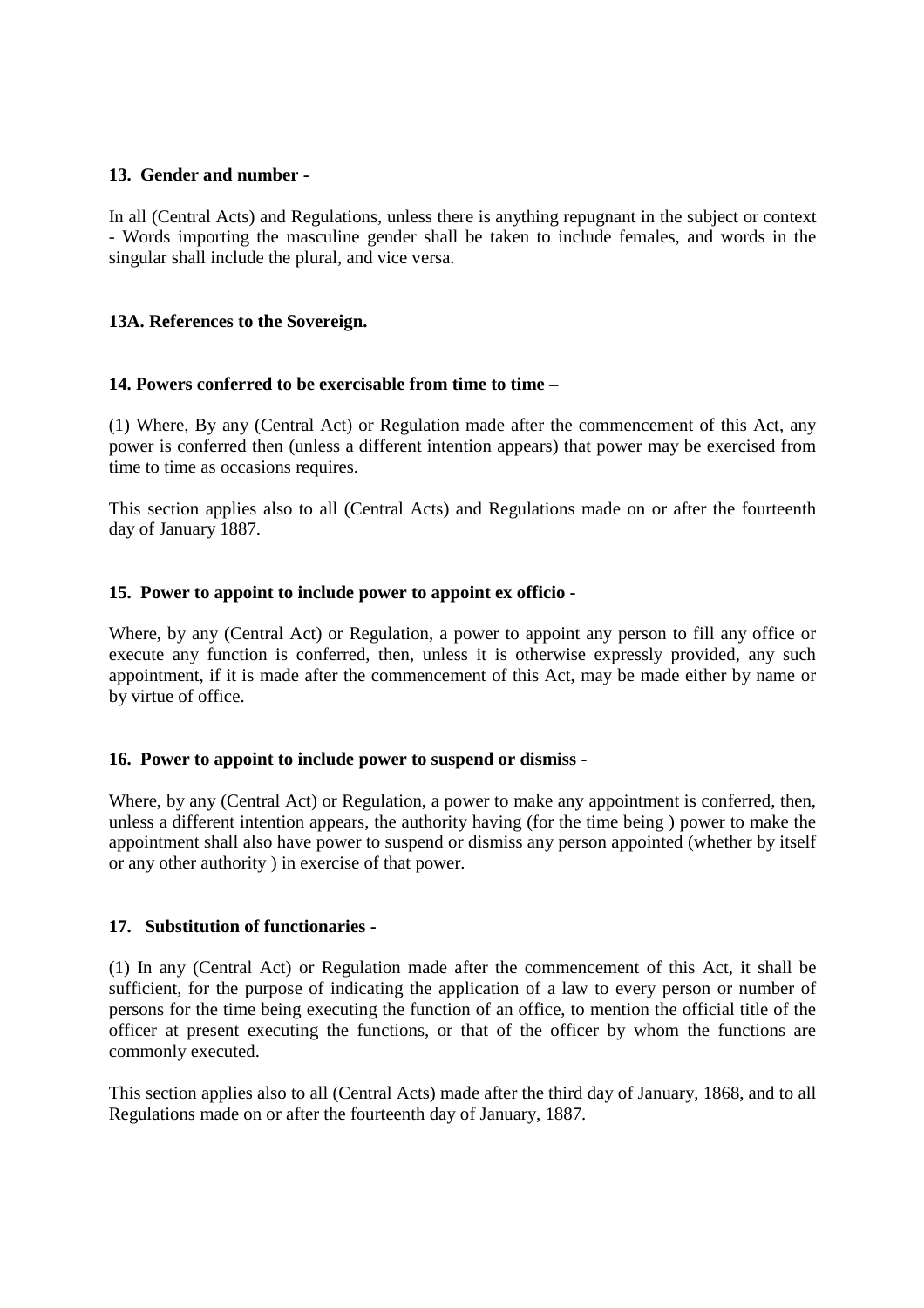#### **18. Successors -**

(1) In any (Central Act) or Regulation made after the commencement of this Act, it shall be sufficient, for the purpose of indicating the relation of a law to the successors of any functionaries or of corporations having perpetual succession, to express its relation to the functionaries or corporations.

This section applies also to all (Central Acts) made after the third day of January, 1868, and to all Regulations made on or after the fourteenth day of January, 1887.

#### **19. Official chiefs and subordinates -**

(1) In any (Central Act) or Regulation made after the commencement of this Act, it shall be sufficient, for the purpose of expressing that a law relative to the chief or superior of an officer shall apply to the deputies or subordinates lawfully performing the duties of that office in the place of their superior, to prescribe the duty of the superior.

This section applies also to all (Central Act) made after the third day of January, 186, and to all Regulations made on or after the fourteenth day of January 1887.

#### **20. Construction of notifications, etc., issued under enactments -**

Where, by any (Central Act) or Regulation, a power to issue any (notification), order, scheme, rule, form, or bye-law is conferred, then expressions used in the (notification), order, scheme, rule, form or bye-law, if it is made after the commencement of this Act, shall, unless there is anything repugnant in the subject or context, have the same respective meaning as in the Act or Regulation conferring the power.

# **21. Power to issue, to include power to add to, amend, vary or rescind notifications, orders, rules, or bye-laws -**

Where, by any (Central Act) or Regulations, a power to ( issue notifications) orders, rules, or bye-laws is conferred, then that power includes a power, exercisable in the like manner and subject to the like sanction and condition (if any), to add to, amend, vary or rescind any (notifications), orders, rules or bye-laws so (issued).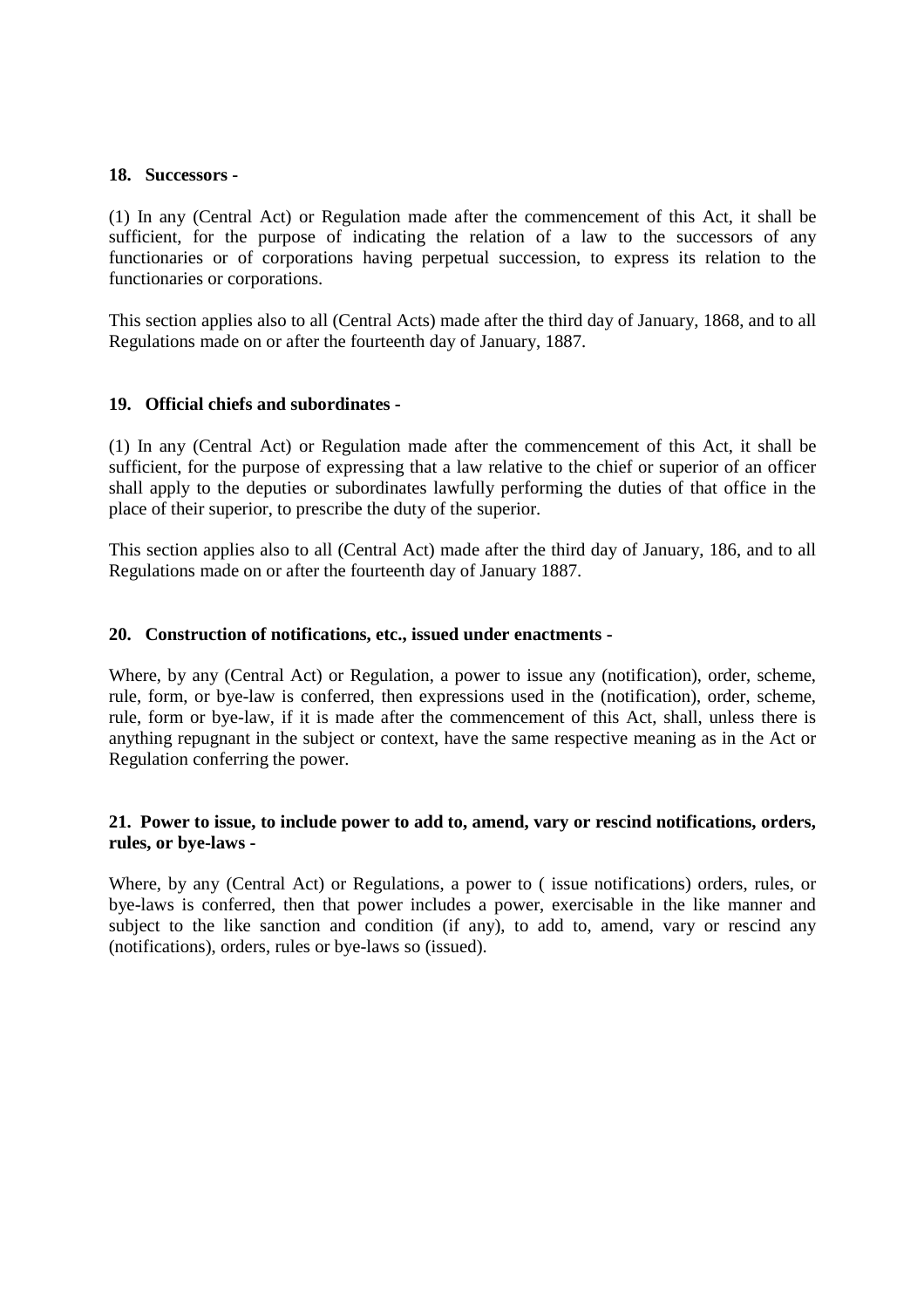# **22. Making of rules or bye-laws and issuing of orders between passing and commencement of enactment -**

Where, by any (Central Act) or Regulation which is not to come into force immediately, on the passing thereof, a power is conferred to make rules or bye-laws, or to issue orders with respect to the application of the Act or Regulation, or with respect to the establishment of any Court or office or the appointment of any Judge or officer thereunder, or with respect to the person by whom, or the time when, or the place where, or the manner in which, or the fees for which, anything is to be done under the Act or Regulation, then that power may be exercised at any time after the passing of the Act or Regulation, but rules, bye-laws or orders so make or issued shall not take effect till the commencement of the Act or Regulation.

# **23. Provisions applicable to making of rules or bye-laws after previous publication -**

Where, by any (Central Act) or Regulation, a power to make rules or bye-laws is expressed to be given subject to the condition of the rules or bye-laws being made after previous publication, then the following provisions shall apply, namely:- The authority having power to make the rules or bye-laws shall, before making them, publish a draft of the proposed rules or bye-laws for the information of person likely to be affected thereby.

The publication shall be made in such manner as that authority deems to be sufficient, or, if the condition with respect to previous publication so requires, in such manner as the (Government concerned) prescribed.

There shall be published with the draft a notice specifying a date on after which the draft will be taken into consideration.

The authority having power to make the rules or bye-laws , and where the rules or bye-laws are to be made with the sanction, approval or concurrence of another authority, that authority also, shall consider any objection or suggestion which may me received by the authority having power to make the rules or bye-laws from any person with respect to the draft before the date so specified.

The publication in the (Official Gazette) of a rule or bye-law purporting to have been made in exercise of a power to make rules or bye-laws after previous publication shall be conclusive proof that the rule or bye-law has been duly made.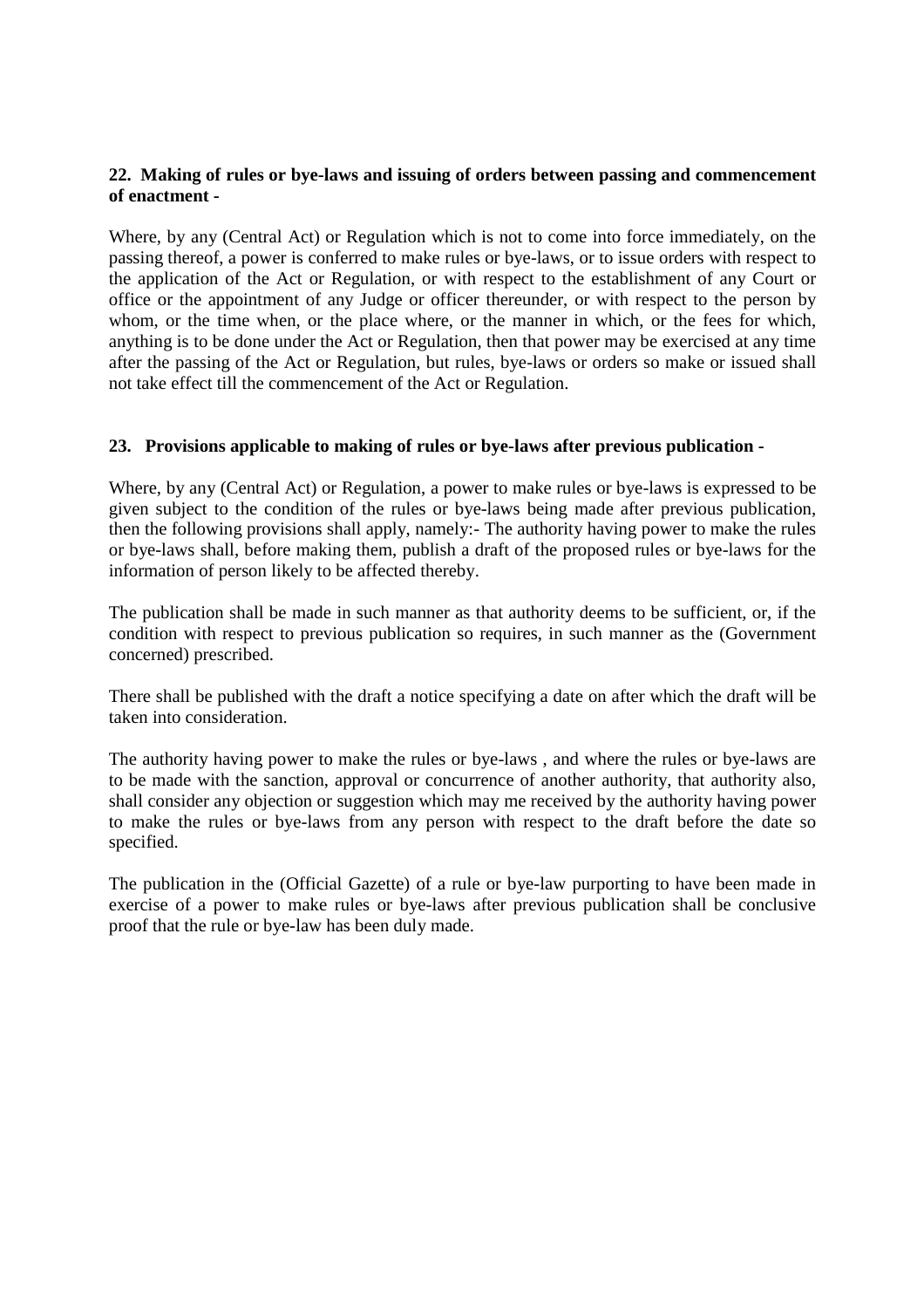### **24. Continuation of orders, etc, issued under enactments repealed and re-enacted -**

Where any (Central Act) or Regulation, is after the commencement of this Act, repealed and reenacted with or without modification, then, unless it is otherwise expressly provided any (appointment notification) order, scheme, rule, form or bye-law (made or ) issued under the repealed Act or Regulation shall, so far as it is not inconsistent with the provisions re-enacted, continue in force and be deemed to have been (made or) issued under the provision s so reenacted, unless and until it is superseded by any (appointment, notification) order, scheme, rule, form or bye-law, (made or) issued under the provisions so re-enacted (and when any (Central Act) or Regulation, which, by a notification under Section 5 or 5A of the Scheduled Districts Act, 1874 (14 of 1874) or any like law, has been extended to any local area, has, by a subsequent notification, been withdrawn form the re-extended to such area or any part thereof, the provision s of such Act or Regulations shall be deemed to have been repealed and re-enacted in such area or part within the meaning of this Section.

#### **25. Recovery of fines -**

Sections 63 to 70 of the Indian Penal Code (45 of 1860) and the provision s of the Code of Criminal Procedure (5 of 1898) for the time being in force in relation to the issue and the execution of warrants for the levy of fines shall apply to al fines imposed under any Act, Regulation, rule or bye-law, unless the Act, Regulation, rule or bye-law contains and express provision to the contrary.

#### **26. Provisions as to offences punishable under two or more enactments -**

Where an act or omission constitutes an offence under two or more enactments, then the offender shall be liable to be prosecuted and punished under either or any of those enactments, but shall not be liable to be punished twice for the same offence.

# **27. Meaning of service by post -**

Where any (Central Act) or Regulation made after the commencement of this Act authorizes of requires any document to be served by post, where the expression "**serve**" or either of the expressions "give" or "send" or any other expression in used, then, unless a different intention appears, the service shall be deemed to be effected by properly addressing pre-paying and posting by registered post, a letter containing the document, and unless the contrary is proved, to have been effected at the time at which the letter would be delivered in the ordinary course of post.